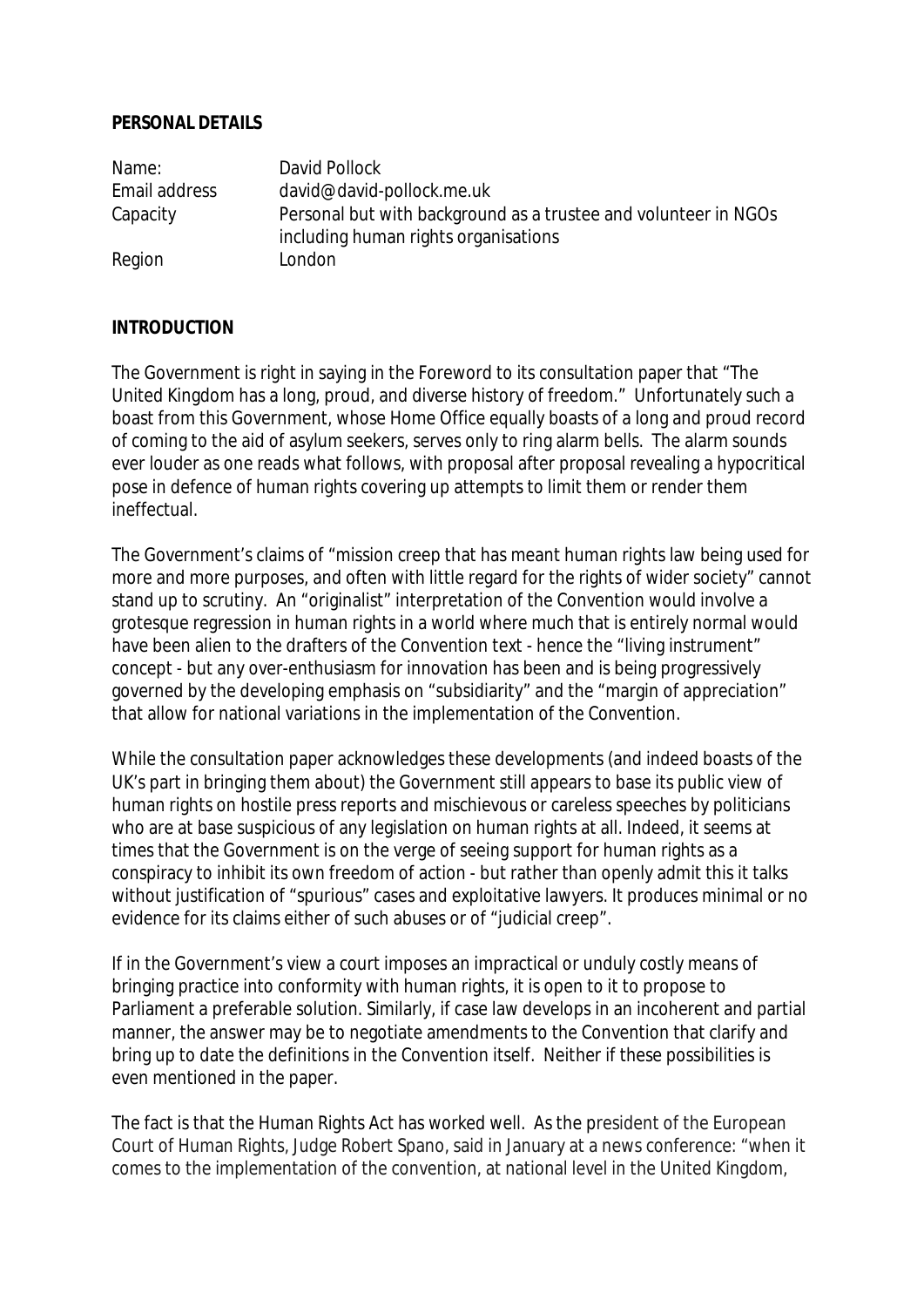we have seen a marked and positive development... [The system] bring[s] human rights and the engagement with human rights into the hearts and minds of the national authorities... We now have 70,150 cases before our court. We have 118 cases from the United Kingdom. And if we use the average we usually use, which is how many cases per 10,000 inhabitants, the UK has a percentage of 0.03%, which is the lowest of the 47 member states... What that tells us is that the convention is being applied, not always necessarily in favour of the applicants but is being applied at national level in a comprehensive manner."

Rather than celebrate this success, the Government is proposing to weaken the domestic protection of human rights - and to do so with ill-considered proposals, the result of minimal or no consultation, that contrast starkly with the careful and deeply considered drafting of the Human Rights Act itself. Moreover, its proposals go well beyond the limited area that the Independent Human Rights Act Review (IHRAR) was asked to examine, so that its far-reaching proposals in relation to (say) Articles 8 and 10 are being rushed forward without due consideration, while several recommendations from the IHRAR are ignored or rejected without comment. One would have expected a reasoned response to each of the Review's proposals explaining the Government's acceptance or (more importantly) rejection.

The whole notion of a Bill of Rights is misguided when what is required at most is a few amendments to the Human Rights Act. That Act establishes our rights in UK law - the rights that the UK agreed to guarantee when it acceded to the European Convention on Human Rights. The notion of a Bill of Rights suggests a new fundamental law, maybe a law protected from casual amendment by an ordinary Act of Parliament or a statutory instrument under some Henry VIII clause, maybe embracing new rights (perhaps the economic and social rights so much needed in our ever more deeply unequal and divided society in which so many struggle even to afford the basic necessities of life).

But the Government has proposed neither any such new rights (beyond, that is, an unnecessary qualified right to jury trial and an unclear proposal to "guide" the judiciary in cases about freedom of expression) nor any constitutional entrenchment. Rather it gives prominence to the protections provided by common law, which are undoubtedly important but cover a much restricted area by comparison with the European Convention on Human Rights and which can easily be negated by legislation unlike rights under the Convention and the Human Rights Act. Its proposals amount to a watered down version of the Human Rights Act that will encourage a reversion to resort to the Strasbourg court and an end to the near-perfect record of the United Kingdom in being rarely taken to Strasbourg and winning a great majority of its cases there.

The Government seems to be motivated by temporary and transparently political considerations, including hostility to anything with a European label, as a result of needing to buy the favour of a powerful right wing faction within its Parliamentary party. This is evidenced by the absurdly one-sided and negative portrayal of the operation of the Human Rights Act in chapter 3 of the consultation paper, reminiscent again of ministers' disgraceful "pet cat" misrepresentations: it acknowledges no positive changes to our legal system while ignoring the findings of the IHRAR and of Parliament's Joint Committee on Human Rights.

Moreover, it is seeking to defend its position by purporting to defend the "will of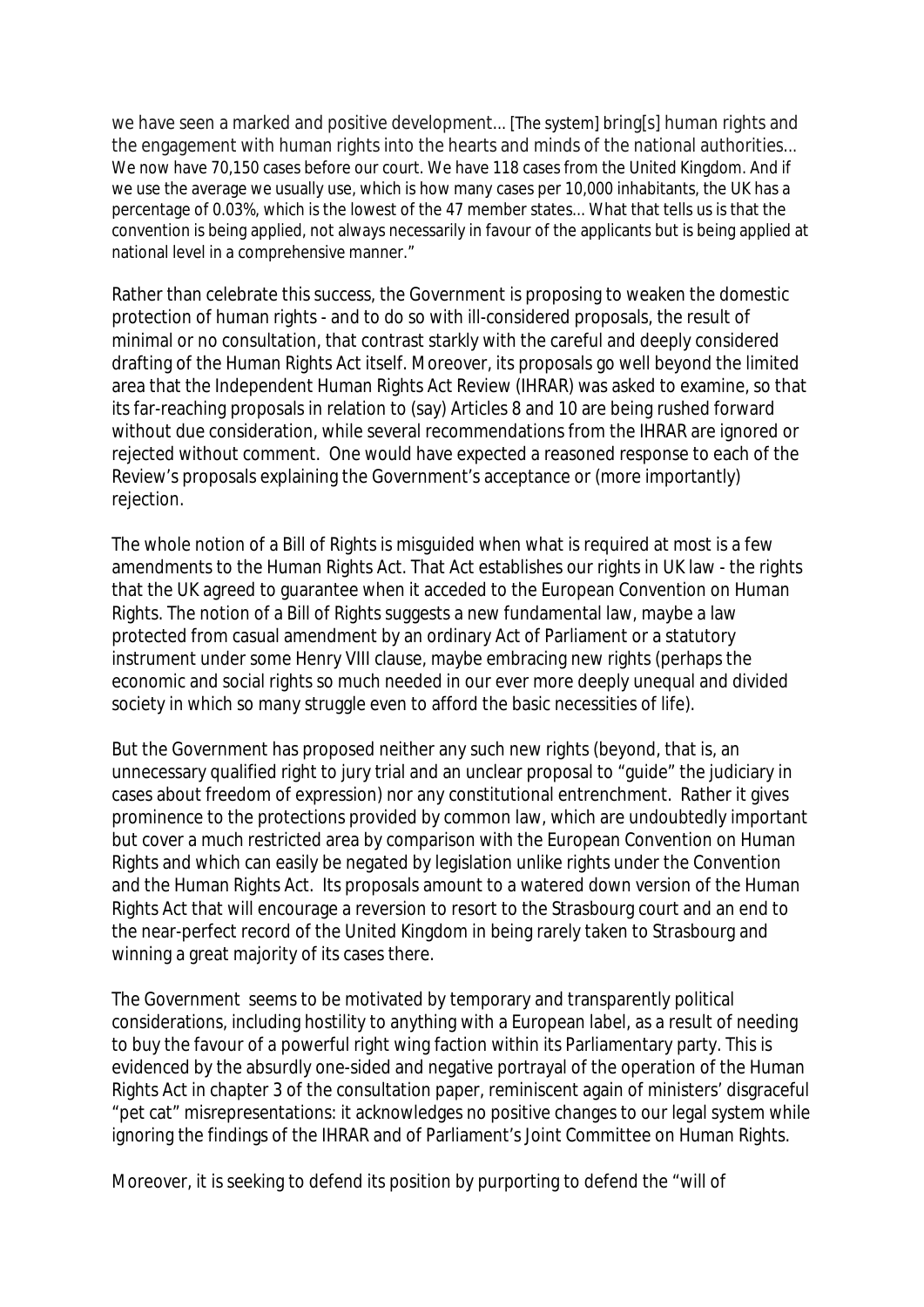Parliament" while failing to acknowledge that what it is truly defending is the freedom of the Executive from accountability for its actions.

## **ANSWERS TO THE CONSULTATION QUESTIONS**

**1. We believe that the domestic courts should be able to draw on a wide range of law when reaching decisions on human rights issues. We would welcome your thoughts on the illustrative draft clauses found after paragraph 4 of Appendix 2 of the consultation document, as a means of achieving this.**

I reject both options. Both were rejected by IHRAR:

Option 1: 'The repeal of section 2 would result in there being no formal link between the HRA and the Convention. While the UK remains a party to the Convention, this option has nothing to commend it' (p79)

Option 2: 'Any such gap would undermine the HRA's aims and lead to an increasing number of applications, including successful applications, brought against the UK before the European Court of Human Rights.' (p78).

Both would reduce the extent to which judgments by the European Court of Human Rights (ECtHR) can be taken into account by our courts, leading inevitably to greater resort by unsuccessful claimants to the Strasbourg court. Our courts always have been and are still able to take account of "a wide range of law" and they do so. They are not bound slavishly to follow Strasbourg case law, and (as above) the devices of the margin of appreciation and subsidiarity are now more in use than immediately after the Human Rights Act was passed: Professor Roger Masterman (in *The Mirror Crack'd*, UK Constitutional Law Association, 2013) demonstrated that even 9 years ago the courts had moved from an initially cautious approach to a freer one that does not see Strasbourg jurisprudence as necessarily binding.

Human rights are and human rights law should be universal. The law should be clear and so far as possible predictable, so that in principle the UK should build into its system a means of keeping pace with emerging Strasbourg case law, which is just what sn.2 does. The Government's proposals would move in the opposite direction.

**2. The Bill of Rights will make clear that the UK Supreme Court is the ultimate judicial arbiter of our laws in the implementation of human rights. How can the Bill of Rights best achieve this with greater certainty and authority than the current position?**

There is no doubt about the UK Supreme Court's supremacy within the legal system and so (as the IHRAR found) no case for any new legislative provision - especially given the scope for domestic interpretation of the Convention built into the 'margin of appreciation'. (Politically and morally, of course, the Government has conceded supremacy to the European Convention on Human Rights and hence the European Court of Human Rights so long as it does not denounce the Convention, but there is little the European Court of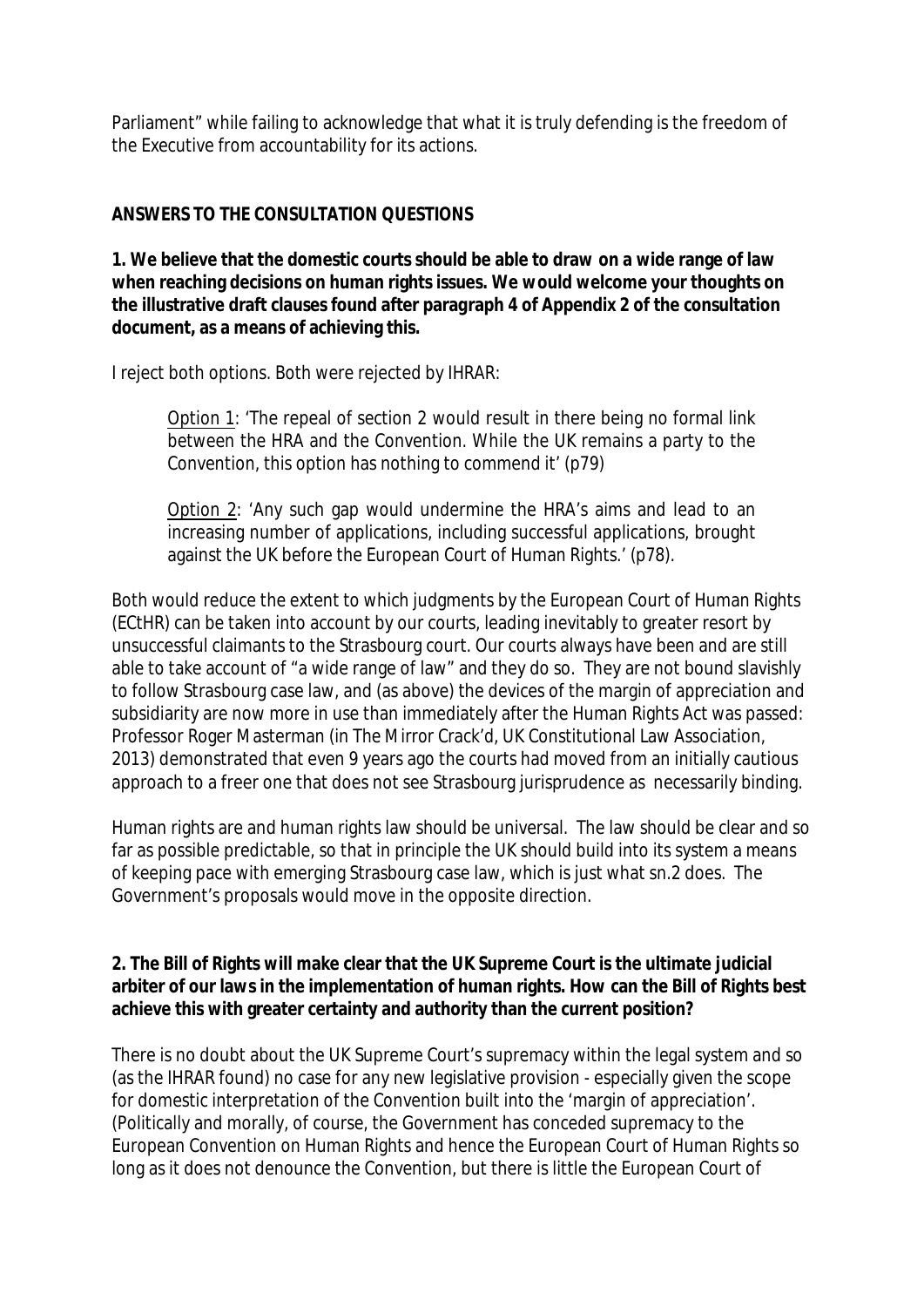Human Rights or the Council of Europe can do if the UK chooses to flout the Court's rulings and so trash its reputation as a liberal democracy governed by the so-called British value of rule of law.)

**3. Should the qualified right to jury trial be recognised in the Bill of Rights?**

No. The law about entitlement to trial by jury has changed not infrequently during my lifetime so that an attempt to build it into some variety of fundamental law would be hedged with limitations or else subject to amendment every time the substantive procedures changed. There is no risk to jury trial from the European Court of Human Rights and it is mischievous to pretend otherwise in the attempt to justify a so-called Bill of Rights.

**4. How could the current position under section 12 of the Human Rights Act be amended to limit interference with the press and other publishers through injunctions or other relief?**

Sn.12 has on the whole worked well to protect freedom of expression. The most important current threat to freedom of speech comes from SLAPPs (Strategic Litigation Against Public Participation) but this is best dealt with by the readily available means advocated by many MPs in the debate in the House of Commons on 20 January this year on 'Lawfare and UK Court System' (see

**[https://hansard.parliament.uk/commons/2022-01-20/debates/4F7649B7-2085-4B51-9E8](https://hansard.parliament.uk/commons/2022-01-20/debates/4F7649B7-2085-4B51-9E8C-32992CFF7726/LawfareAndUKCourtSystem) [C-32992CFF7726/LawfareAndUKCourtSystem](https://hansard.parliament.uk/commons/2022-01-20/debates/4F7649B7-2085-4B51-9E8C-32992CFF7726/LawfareAndUKCourtSystem)**). Other problems can be dealt with by a consolidated Act on privacy or by amendment to the Data Protection Act 2018. It is inappropriate and undesirable to clutter a basic law on human rights with provisions to deal with specific and possibly even ephemeral problems.

**5. The government is considering how it might confine the scope for interference with Article 10 to limited and exceptional circumstances, taking into account the considerations in the consultation document. To this end, how could clearer guidance be given to the courts about the utmost importance attached to Article 10? What guidance could we derive from other international models for protecting freedom of speech?**

Article 10, backed by sn.12, already provides strong protection for freedom of expression and the Government has failed to demonstrate any need for changes to the framework they set for the courts to determine the balance of considerations relevant to this qualified right. The 'limited and exceptional circumstances' referred to in the question can only be those already set out in paragraph 2 of the Article: they must be "prescribed by law and ... necessary in a democratic society, in the interests of national security, territorial integrity or public safety, for the prevention of disorder or crime, for the protection of health or morals, for the protection of the reputation or rights of others, for preventing the disclosure of information received in confidence, or for maintaining the authority and impartiality of the judiciary".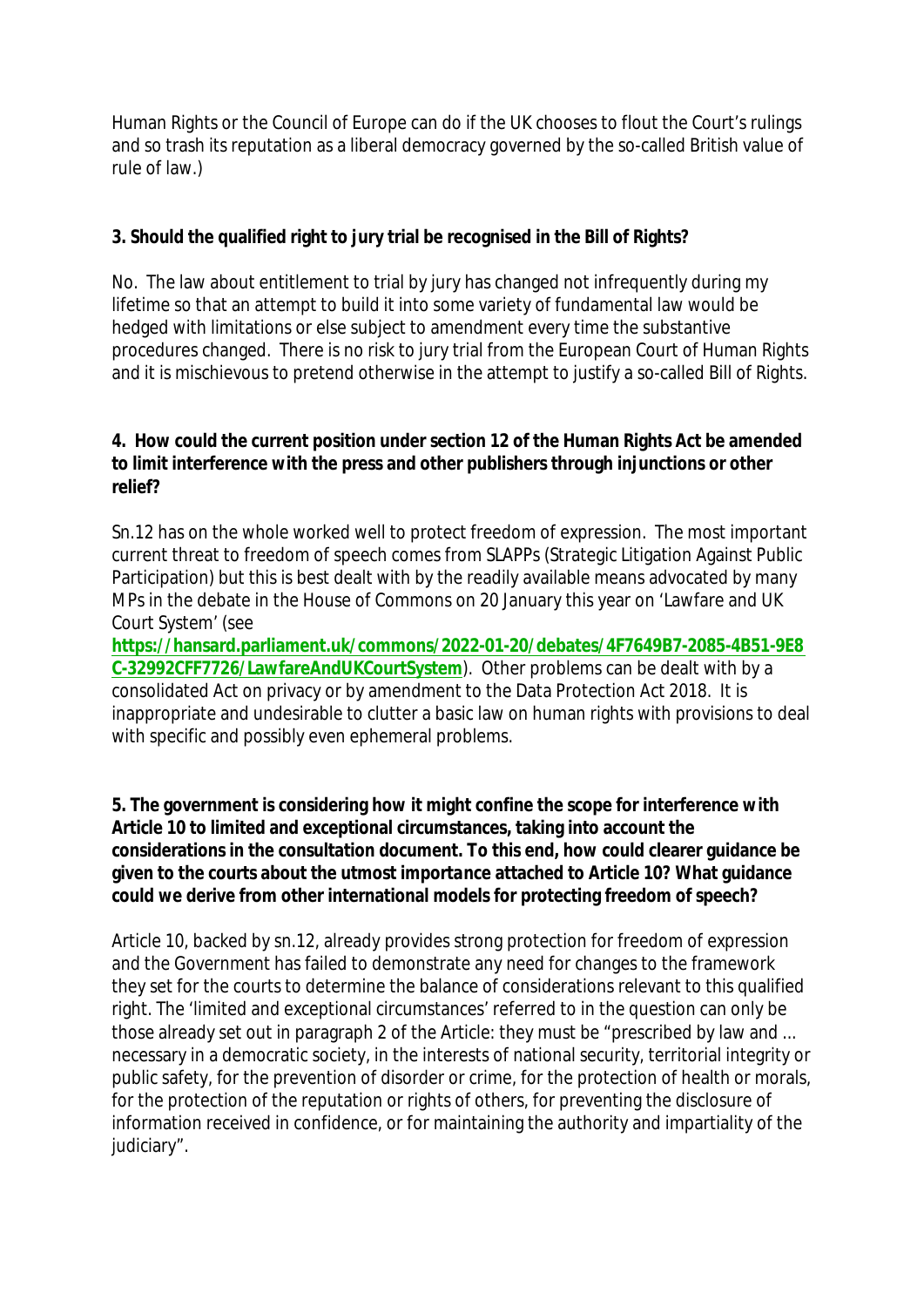Anything more specific is likely to trivialise the law by picking out ephemeral political concerns. It is far from clear what the Government has in mind, but insofar as its concern is with protection of journalists' sources, it would be better to use ordinary legislation (including a strengthening of the law on whistleblowing and accepting the Law Commission's recommendations on reform of the law on official secrets) or by firm instructions to public bodies not to use non-disclosure agreements to cover up their faults and derelictions of duty (and action to negate such NDAs when they have been or are made).

**6. What further steps could be taken in the Bill of Rights to provide stronger protection for journalists' sources?**

See 5.

**7. Are there any other steps that the Bill of Rights could take to strengthen the protection for freedom of expression?**

No. The Government's emphasis on freedom of expression, admittedly one of the most important freedoms protected by the European Convention on Human Rights, looks suspiciously as if it emanates from its current purely political obsession with what it contumeliously terms 'woke' culture. The law on human rights is not the place for such trivial politicking.

**8. Do you consider that a condition that individuals must have suffered a 'significant disadvantage' to bring a claim under the Bill of Rights, as part of a permission stage for such claims, would be an effective way of making sure that courts focus on genuine human rights matters?**

No, and the proposal has all the appearance of risking the UK breaching its obligations under Article 34 of the European Convention on Human Rights: "The High Contracting Parties undertake not to hinder in any way the effective exercise of this right". The Government has entirely failed to demonstrate any need for such a retrograde step which would tend to operate to the disadvantage of claimants lacking resources and/or from unpopular groups. In any case cases brought by way of judicial review are already in effect subject to a permission stage.

Bringing claims is anyway a fraught process with a test of victimhood resulting from an unlawful act to be passed that is not always straightforward. Some infringements of rights may be of grave importance to an individual but may seem trivial ("frivolous"?) to others: a test of "significant disadvantage" would be unable to make such distinctions while denying to some redress (short of going direct to the Strasbourg court) for abuse of their rights.

Besides, minor infringements of human rights by the Government or another public authority may affect very large numbers of people, maybe mainly without resources, and a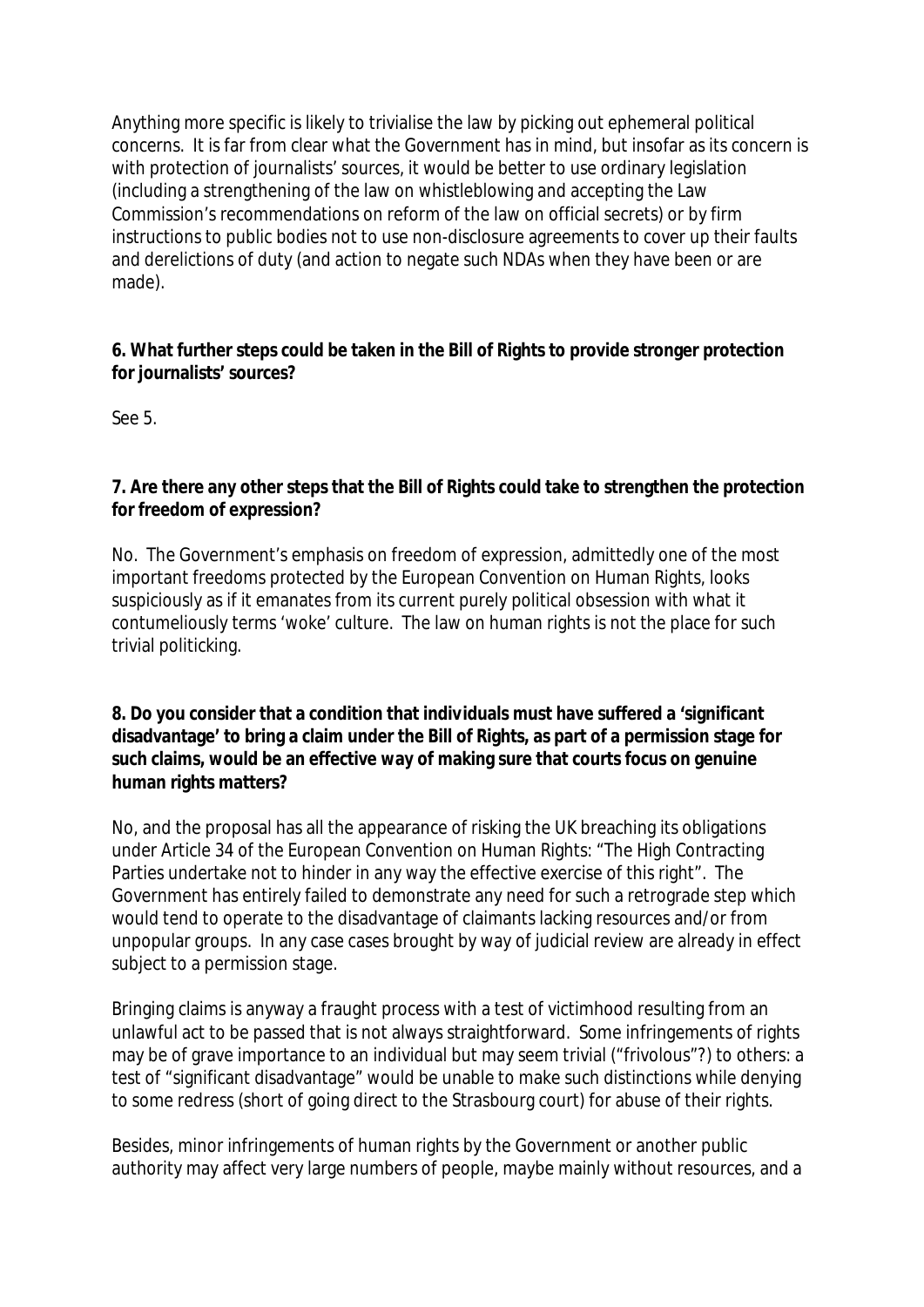succession of them may amount in due course to a serious diminution of freedom for the persons affected. This is apparently recognised by the Government (see question 9) and getting round it would require unnecessary procedural complications that the Government has not spelled out but that would act as a further deterrent to prospective claimants.

The lack of any substantiation of its claim about "frivolous or spurious cases" suggests that it is motivated principally by misleading press reports, too often unwarily taken up by Ministers. This significant and potentially highly damaging proposal was not within the scope of the IHRAR and no such drastic move should be embarked upon without proper consultation with those - unlike the Government - who are knowledgeable and experienced in the subject.

**9. Should the permission stage include an 'overriding public importance' second limb for exceptional cases that fail to meet the 'significant disadvantage' threshold, but where there is a highly compelling reason for the case to be heard nonetheless?**

No: there should not be a permission stage (see above) and so this question does not arise.

**10. How else could the government best ensure that the courts can focus on genuine human rights abuses?**

The consultation paper takes it for granted that the courts focus on fake (not genuine - or maybe trivial?) human rights abuses without producing evidence to substantiate this claim no doubt because any evidence the Government could produce would be taken apart by legal and other experts.

What can most of all "bring human rights into disrepute" is misrepresentation of genuine claims by the press and Government with an apparent agenda of doing just that - the Government's agenda being evidenced most particularly by this very consultation, based as it is on phony assumptions, proposals that formed no part of the IHRAR's remit, and failure to produce evidence of a genuine need for reform beyond perhaps a few minor amendments to the Human Rights Act.

**11. How can the Bill of Rights address the imposition and expansion of positive obligations to prevent public service priorities from being impacted by costly human rights litigation?**

The question betrays the Government's fundamental hostility to human rights and unwillingness to adopt its essential nature as a 'living instrument', evolving to meet changed circumstances and new problems according to the basic principles enshrined in its Articles. The Government's attitude - that delivery of human rights depends on the cost not breaching some maximum limit - would appal the British lawyers who played such a major part in drafting the Convention. The suggestion in para 230 of the consultation paper is that the Government would prefer to sail as close to the wind as possible, arguably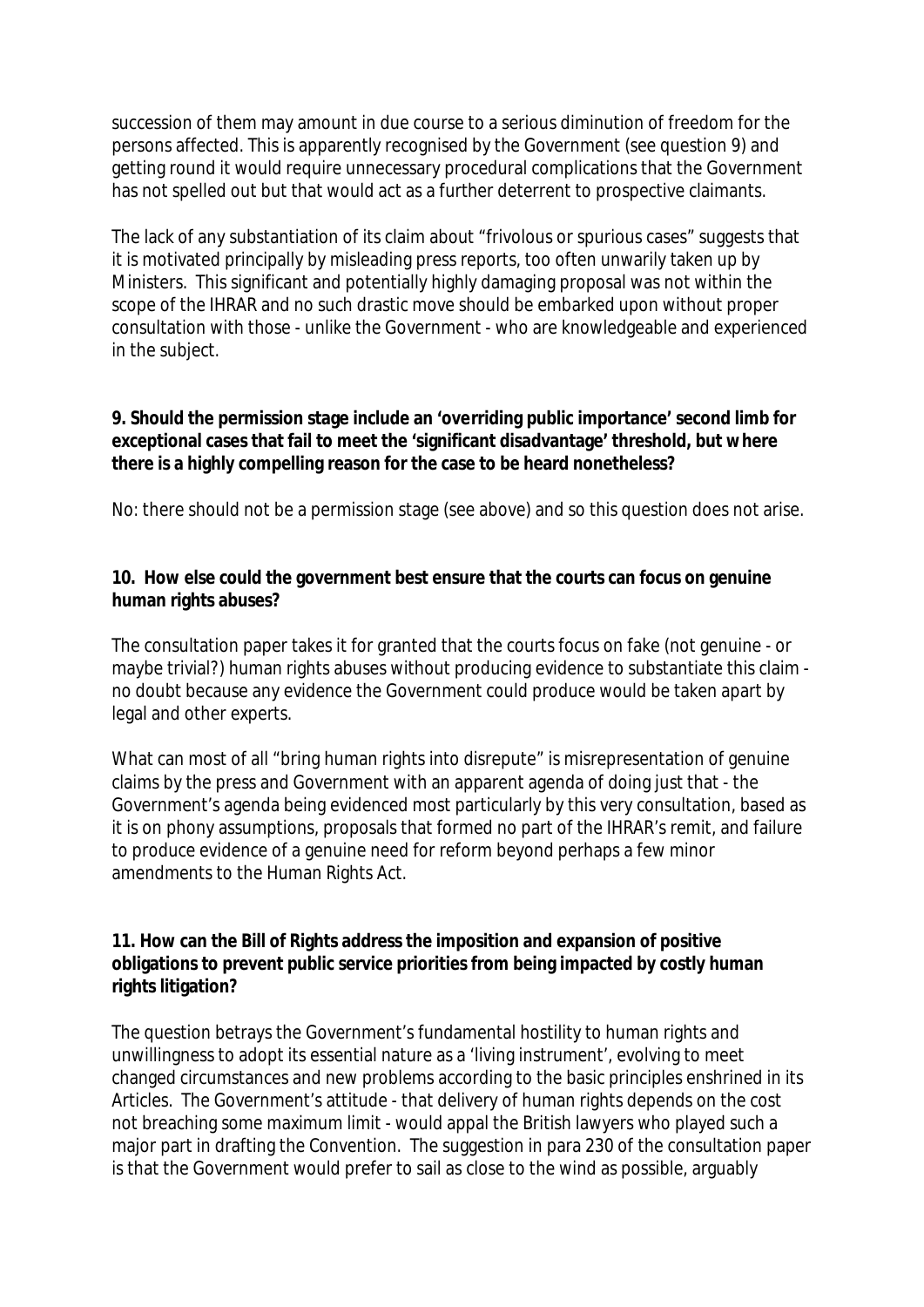abusing people's human rights, rather than give priority to treating them fairly. Since this is indeed the record of this Government it is at least honest of them to admit it, however implicitly.

Importantly, it is not just through litigation but even more through stimulating the review of policies in the light of the Human Rights Act and its evolving application to the modern environment that the Act and its developing case law on positive obligations has its impact. The 'originalist' approach seemingly implicit in this and other questions would see a huge part of the human rights gains since the Act was passed (let alone since the Convention was adopted) stripped away.

**12. We would welcome your views on the options for section 3.**

**Option 1: Repeal section 3 and do not replace it**

**Option 2: Repeal section 3 and replace it with a provision that where there is ambiguity, legislation should be construed compatibly with the rights in the Bill of Rights, but only where such interpretation can be done in a manner that is consistent with the wording and overriding purpose of the legislation. We would welcome comments on the above options, and the illustrative clauses in Appendix 2 of the consultation document.**

The relevant section of the consultation paper is headed "Respecting the will of Parliament". It is transparent that the Government's concern is not with respecting the will of Parliament at all - it has shown its attitude to Parliament too often, not least in its failed attempt to prorogue it so as to avoid its scrutiny at a crucial stage of Brexit. Instead, respect for the will of Parliament is a duplicitous cover for enlarging the Government's freedom from accountability, not least to Parliament itself. With a working majority, control of business and extensive (and growing) powers to operate through secondary legislation, any government is almost always able to get its way: Parliament in the sense of an independent arm of the State is too often a comforting pretence.

These proposals to weaken or abolish sn.3 of the Human Rights Act - which run exactly counter to the Government's statement that it is "minded to agree" with the IHRAR that the section should not be repealed - are a prime example of using Parliament's supposed will as a cover for exempting human rights abuses, in this case in existing legislation, from examination in the Courts.

And the word 'supposed' to describe Parliament's intentions is important. Parliament's will was (in most relevant cases) expressed most recently in its passing of the Human Rights Act itself, where it made clear by the strong wording of sn.3 that it wanted any legislation that failed to conform with the European Convention on Human Rights to be reinterpreted "so far as it is possible to do so" while providing in sn.4 a way for the courts to signal to Parliament cases where such reinterpretation was not possible.

The Government alleges that the section has been used to alter significantly the balance of power between the legislature and the courts but in making its case it says highly significantly that the judgement in R v A (No.2) [2001] UKHL 25 "is often regarded as the high-point of the courts' expansive approach to section 3", thus admitting that since that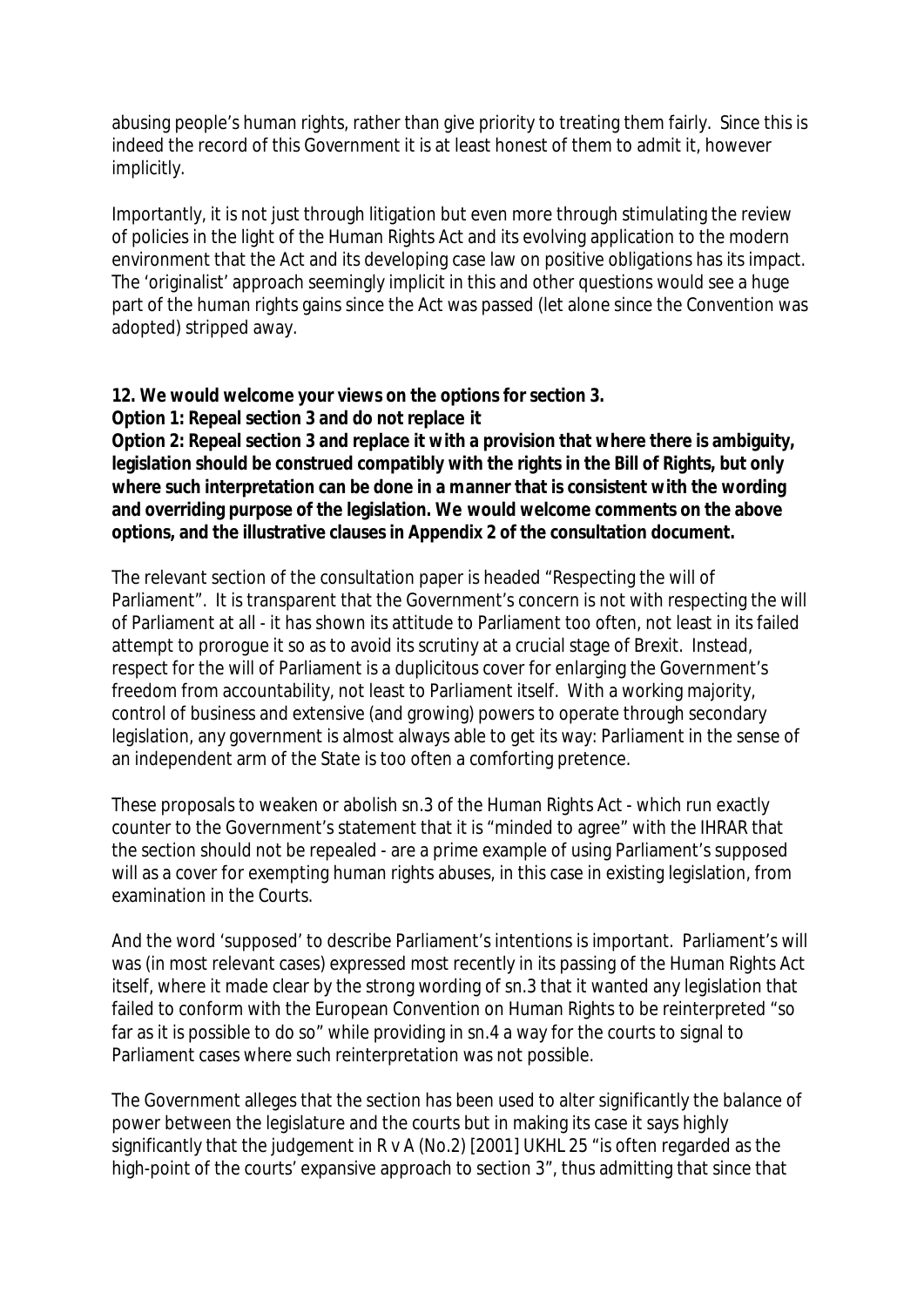very early case a few months after the Act came into force the courts have been more conservative and cautious in their rulings, to the point of reluctance to use sn.3 at all, as has been independently observed by many experts.

In fact there has been on average little more than one case a year since the Act came into force in which sn.3 has been used and most such cases have been uncontroversial. Besides, the Government ("Parliament") is fully capable of amending the law established by any sn.3 ruling so as to adopt a preferred means of bringing the law into conformity with human rights if it wishes.

Moreover, this manner of interpretation of legislation by the courts antedates the Human Rights Act, being used (for example) in 1991 to abolish the defence of being married to charges of rape.

More specifically:

(a) the phrase in both draft clauses "consistent with the overall purpose of the legislation" means that when that overall purpose is implicitly contrary to human rights the courts will be prevented from adopting even "an ordinary reading of the words used... that is compatible with the rights and freedoms in" the proposed new legislation;

(b) there is at least one common wording in legislation and probably more where the 'natural reading of the words used' enshrines an out-of-date prejudice contrary to (for example) equality law. I refer to the use in the law of the word "religion" and related terms. Under the Equality Act 2010 (and its 2006 predecessor) discrimination in favour of religion and against non-religious beliefs is outlawed. The proposed clauses would leave the courts unable to bring laws that refer only to "religion" into conformity even with the UK's own equality legislation. They would take us back to the time when a High Court judge could solemnly declare that "As between different religions, the law stands neutral, but it assumes that any religion is at least likely to be better than none" (Cross J in Neville Estates v. Madden [1962] Ch. 832 at 853).

It is moreover highly important to note - as the Government does not - that one of the most significant effects of sn.3 is to change the culture of public authorities and others without any recourse to the courts at all. Officials and elected representatives have over the years since the Human Rights Act came into force felt obliged or indeed happy quietly to amend policies that previously did not conform to human rights requirements. In other cases when authorities were reluctant to do so the requirements of sn.3 have allowed advocates for human rights to argue, if necessary threatening litigation, that policies needed to be reformed.

Tellingly it is often central government that is most reluctant to listen to such arguments, putting convenience, prejudice or reactionary conservatism ahead of human rights and conformity to the Convention. Two obvious current examples are:

(a) the Government's refusal over many years (contrary, it may be noted, to the clear will of Parliament as implicit in debates on the Marriage (Same Sex Couples) Bill in 2013) to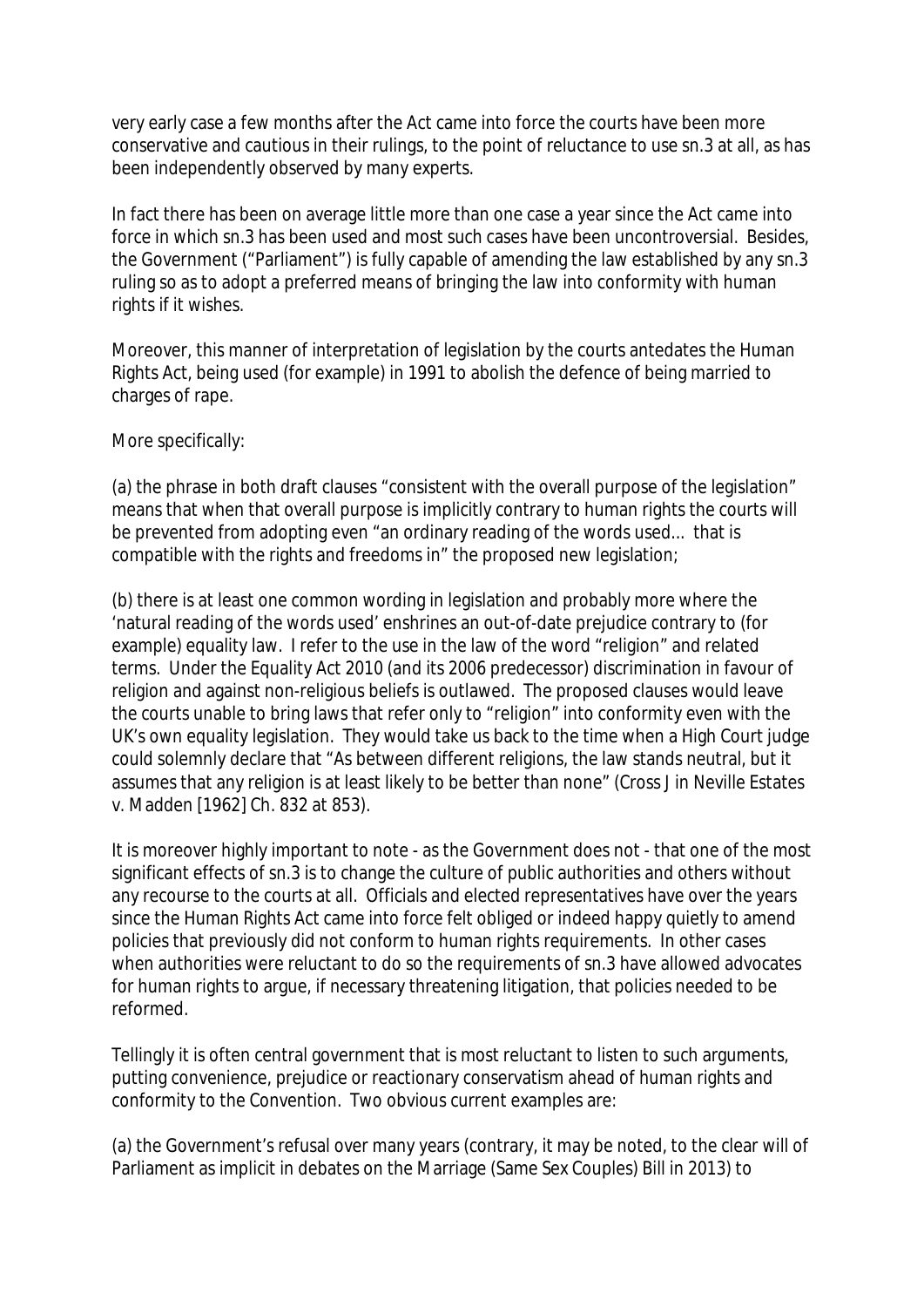legislate for humanist marriages, and

(b) the Department for Education's denial of any need to re-examine the current law on religious education despite the clearest possible statement (see [39] in the Fox judgement: [2015] EWHC 3404 (Admin)) of the already firmly established requirement of human rights law under the Convention for an "objective, critical and pluralistic" approach to education concerning religion and non-religious beliefs.

Examples such as this can only encourage the most sceptical approach to any proposals from the Government for changes in human rights law.

**13. How could Parliament's role in engaging with, and scrutinising, section 3 judgments be enhanced?**

As recommended by the IHRAR there is a clear role here for the Joint Committee on Human Rights - one that may require enhanced resources.

**14. Should a new database be created to record all judgments that rely on section 3 in interpreting legislation?**

Yes - as recommended by the IHRAR.

**15. Should the courts be able to make a declaration of incompatibility for all secondary legislation, as they can currently do for Acts of Parliament?**

No. The question as put here is seriously misleading given that the consultation paper says "We wish to explore whether there is a case for providing that declarations of incompatibility are also **the only remedy** available to courts in relation to certain secondary legislation" *(emphasis added).* Responses to this question from those who have not noticed those words are liable to be based on the instant reaction "why not?" but by asking the question in this devious manner the Government has undermined the validity of the responses it will receive.

Secondary legislation is adopted with minimal or no Parliamentary scrutiny and so the sn.4 compromise of declarations of incompatibility to preserve the sovereignty of Parliament is not needed or justified: introducing them would amount to an unnecessary denial of human rights, leaving the offending legislation in place. In RR v Secretary of State for Work and Pensions [2019] UKSC 52, the Supreme Court held that public authorities may disapply secondary legislation in cases of incompatibility with the Human Rights Act. This was already implicit in the expressed will of Parliament in sn.6(1) of the Human Rights Act, and as the Court noted the exemption in sn.6(2)(a) extends only to primary, not secondary, legislation. Common law (not the Human Rights Act) already provides for secondary legislation to be struck down in judicial review proceedings and this proposal would amount to an anomalous retreat from protection of human rights.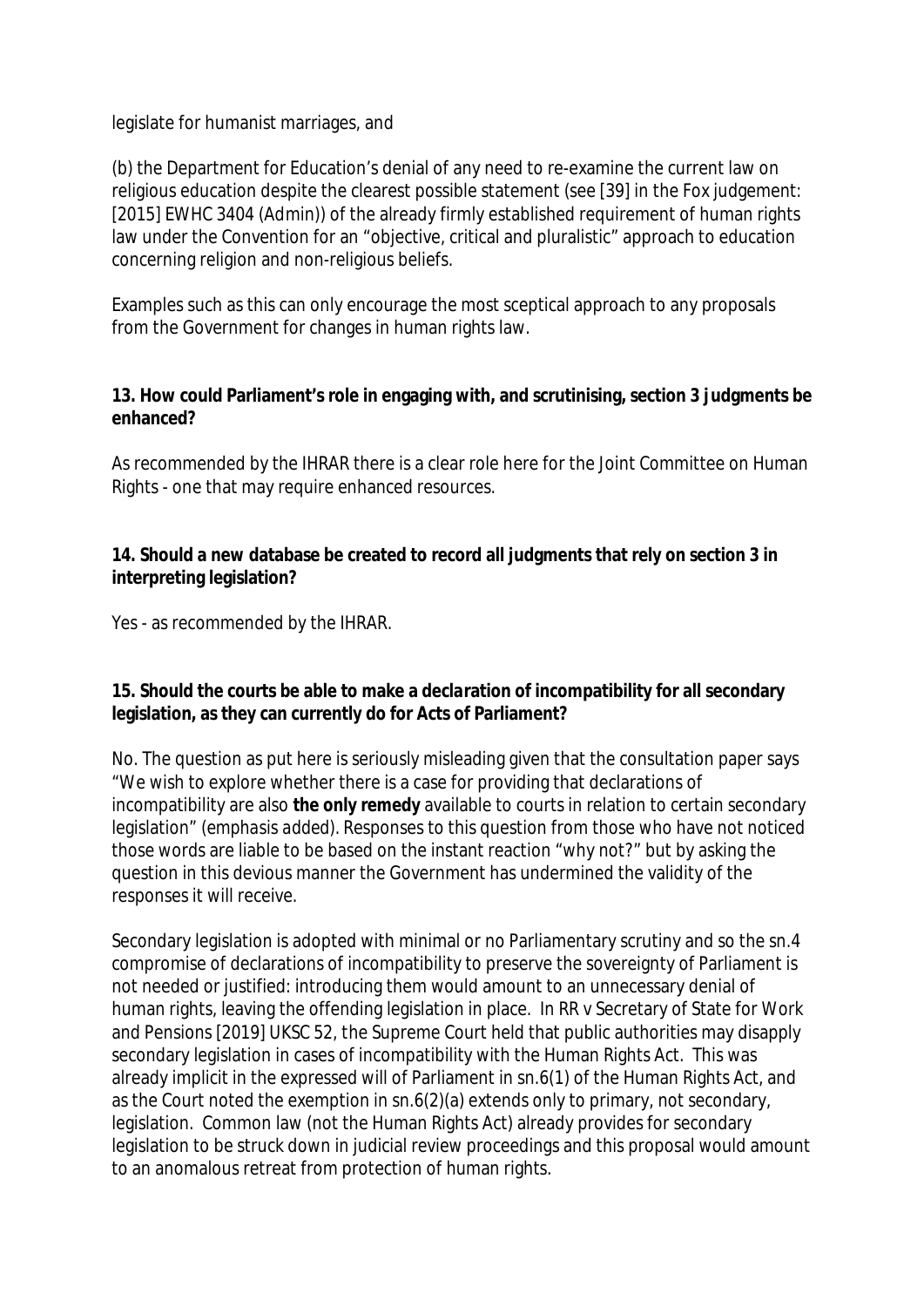The proposal to extend the exemption for public authorities in sn.6(2)(b) to cover cases where the public authority is giving effect to the clear intentions of Parliament (para 274) is entirely unnecessary and is premised on a mere assertion that the current law has caused "confusion and risk aversion for frontline public services" etc. Examination of this claim should have formed part of the IHRAR's remit; it should not be implemented without some comparable independent examination.

**16. Should the proposals for suspended and prospective quashing orders put forw ard in the Judicial Review and Courts Bill be extended to all proceedings under the Bill of Rights where subordinate legislation is found to be incompatible with the Convention rights?**

The highly controversial Judicial Review and Courts Bill has not yet been passed by Parliament and one would have expected an interval of reflection before the Government sought to extend its procedures elsewhere. The serious dangers with suspended and especially prospective quashing orders is that they (a) allow the Government to get away with breaches of the law, which in the longer term will encourage careless legislation, and (b) discourage potential litigants from contesting abuses since they may find the courts unable or unwilling to grant any remedy, operating in effect to deny justice.

Further, to the extent that the proposal is to give the courts discretion in deciding how to act in cases where a breach of human rights is found, the effect will be that the courts are in practice making rather than interpreting the law - something contrary to the Government's expressed policy.

**17. Should the Bill of Rights contain a remedial order power? In particular, should it be: a. similar to that contained in section 10 of the Human Rights Act;** 

**b. similar to that in the Human Rights Act, but not able to be used to amend the Bill of Rights itself;** 

**c. limited only to remedial orders made under the 'urgent' procedure; or d. abolished altogether?**

Since there is no need for a so-called Bill of Rights and indeed strong arguments against at any rate most of the Government's plans for legislation, there is no need either to amend sn.10 or to introduce a different provision in any new law. Remedial orders under the Human Rights Act have been few and far between (only eight since the Act came into force) and have given no cause for concern.

**18. We would welcome your views on how you consider section 19 is operating in practice, and whether there is a case for change.**

The duty to make a declaration of compatibility is scarcely onerous, and sn.19 already provides for cases where the Minister "is unable to make a statement of compatibility [but] the government nevertheless wishes" to proceed with a Bill. The Government appears to wish to be able either to introduce legislation that they know is incompatible with the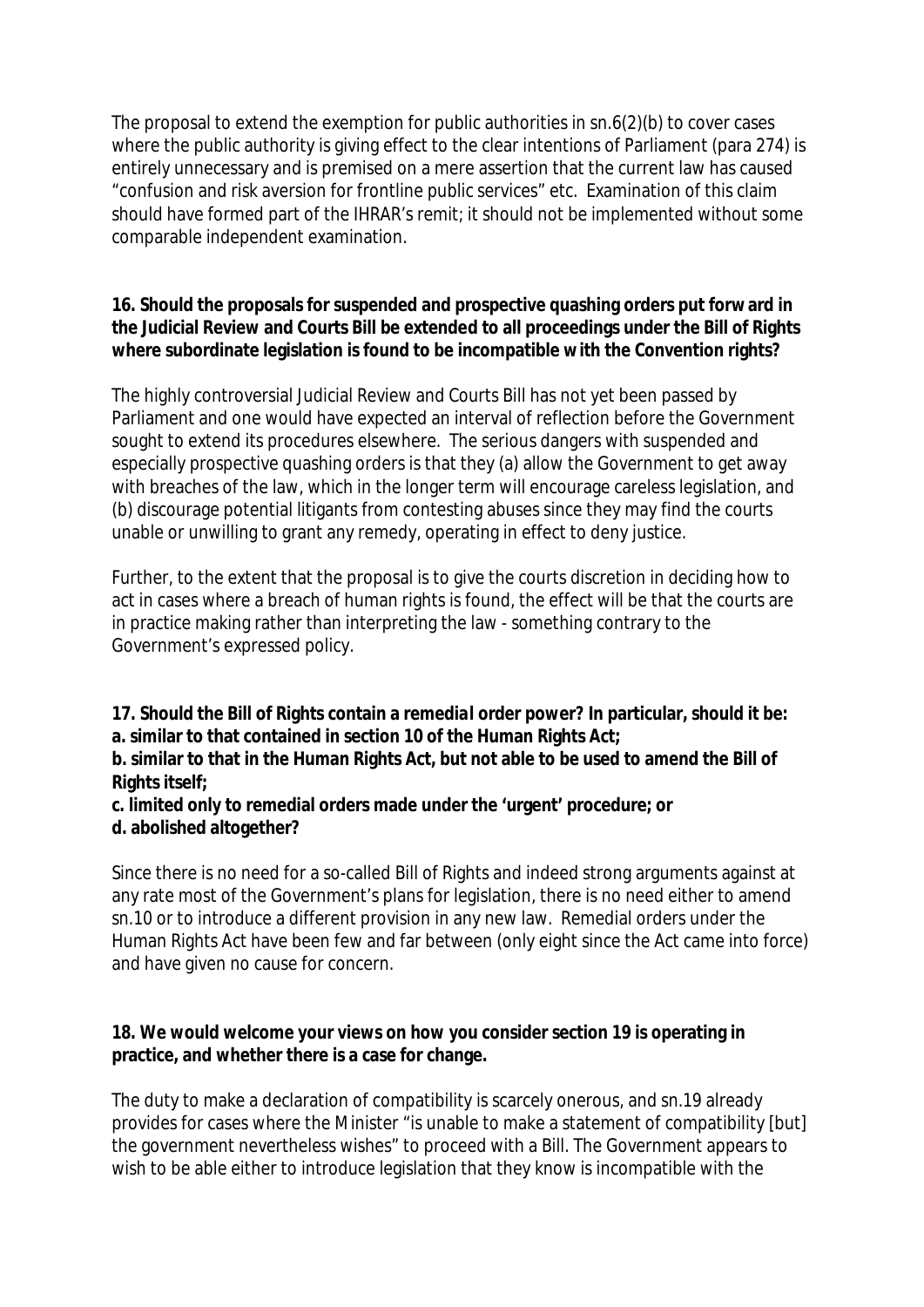Convention without acknowledging the fact or to proceed with legislation without bothering to check on its compatibility. Little could be more illustrative of the Government's disdain for human rights than its proposal that this petty obligation should even be questioned.

**19. How can the Bill of Rights best reflect the different interests, histories and legal traditions of all parts of the UK, while retaining the key principles that underlie a Bill of Rights for the whole UK?**

With the greatest difficulty, since both the Scottish and the Welsh governments have declared their fundamental opposition to the whole idea of the so-called Bill of Rights and since the proposed legislation pays scant regard to the different traditions and conventions found (for example) in Scotland, where Roman law has played and still plays an important part alongside an element of common law. No legislation should be introduced until agreement has been reached with the devolved administrations as to how (and how far) it should apply to them. This involves particular complications in the case of Northern Ireland where no Bill of Rights has yet been introduced and the Good Friday agreement brings the Irish government into consideration.

**20. Should the existing definition of public authorities be maintained, or can more certainty be provided as to which bodies or functions are covered? Please provide reasons.**

On the face of it there is nothing wrong with the definition of a public authority in sn.6(3) but the courts, despite ministerial assurances at the time the Bill was debated, have interpreted in an excessively narrow way the words "any person certain of whose functions are functions of a public nature". It is therefore desirable to make explicit that charities and other organisations that contract with a public authority to carry out functions (and in particular statutory functions) on its behalf fall within the definition and are bound by the Act. This is particularly important given that many religious organisations are taking on such contracts but then making use of the exemptions they have from equality law in a way that would be patently unlawful for the public authorities on whose behalf they are acting. Clients for the services they provide will have no remedy and no way of knowing in advance whether the service they use will be subject to such religious impairment. It should be noted that the persons adversely affected include those with religious beliefs other than those of the contractor organisation as well as those with non-religious beliefs or no religious beliefs.

**21. The government would like to give public authorities greater confidence to perform their functions within the bounds of human rights law. Which of the following replacement options for section 6(2) would you prefer?**

**Option 1: Provide that wherever public authorities are clearly giving effect to primary legislation, then they are not acting unlawfully; or** 

**Option 2: Retain the current exception, but in a way which mirrors the changes to how**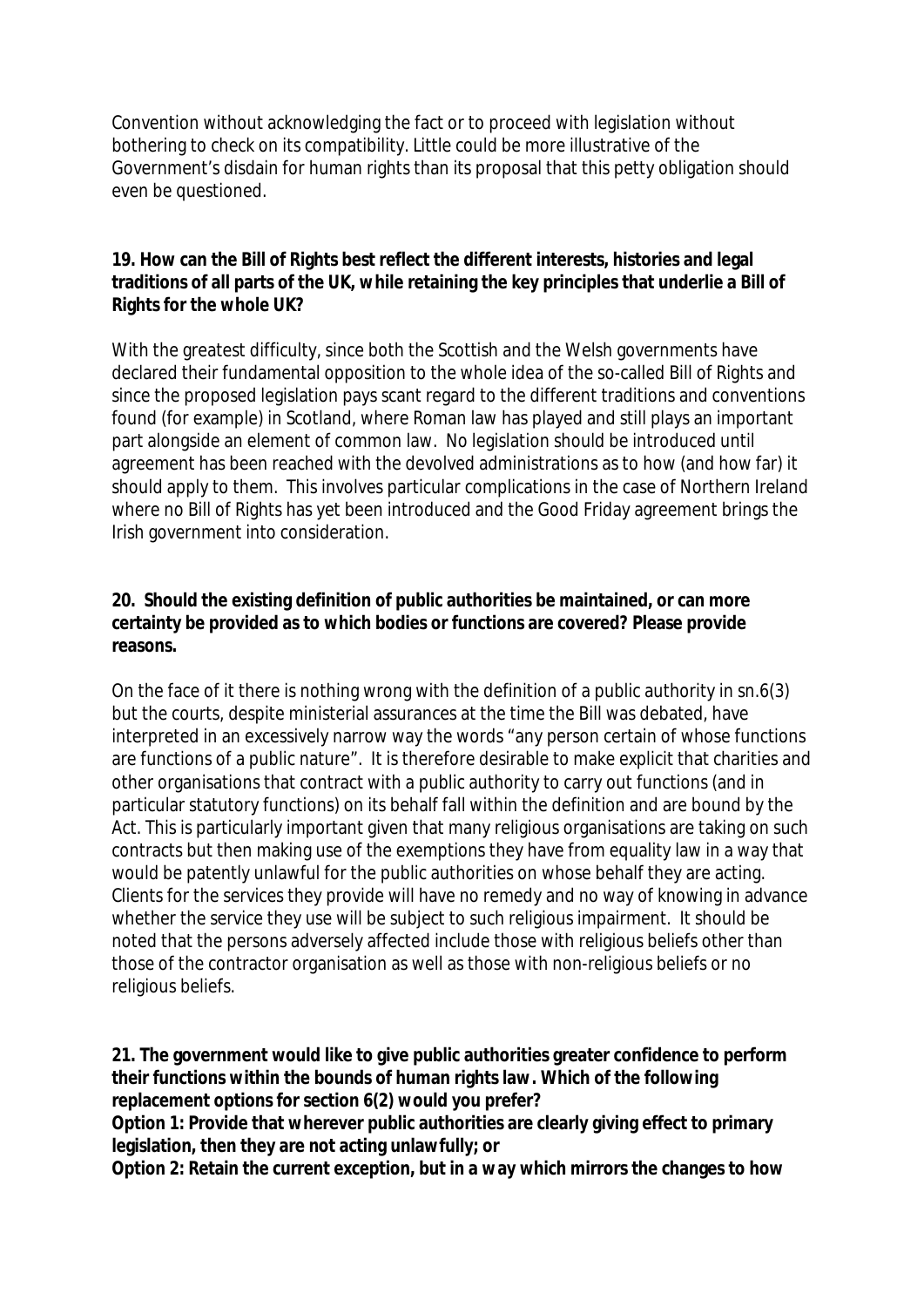**legislation can be interpreted discussed above for section 3. Which of the following replacement options for section 6(2) would you prefer?**

Both these proposals are unnecessary and objectionable. Public authorities should have no difficulty either in knowing the legal obligations under which they operate or in maintaining an awareness of developing interpretations of such obligations by the courts - indeed, such information is readily available. Yet again the Government seeks by salami tactics to cut away at people's human rights.

**22. Given the above, we would welcome your views on the most appropriate approach for addressing the issue of extraterritorial jurisdiction, including the tension between the law of armed conflict and the Convention in relation to extraterritorial armed conflict.**

The Government should accept the recommendation of the IHRAR that although there may be a need for greater clarity "[a] unilateral solution, for instance by legislative amendment of the HRA, would not resolve the position... and would risk damaging vital UK interests (particularly in the Military and Intelligence spheres) in cases before the European Court of Human Rights." The IHRAR recommended exploration of the problem domestically and in inter-governmental negotiations, "augmented by judicial dialogue between UK Courts and the ECtHR."

**23. To what extent has the application of the principle of 'proportionality' given rise to problems, in practice, under the Human Rights Act? We wish to provide more guidance to the courts on how to balance qualified and limited rights. Which of the below options do you believe is the best way to achieve this?** 

**Option 1: Clarify that when the courts are deciding whether an interference with a qualified right is 'necessary' in a 'democratic society', legislation enacted by Parliament should be given great weight, in determining what is deemed to be 'necessary'. Option 2: Require the courts to give great weight to the expressed view of Parliament, when assessing the public interest, for the purposes of determining the compatibility of legislation, or actions by public authorities in discharging their statutory or other duties, with any right.**

**We would welcome your views on the above options, and the draft clauses after paragraph 10 of Appendix 2 of the consultation document.**

Neither of these options is desirable or necessary. The courts are fully capable of interpreting the law as it stands and do not require "guidance" from an executive that is patently an interested party in many of the cases involved. The impossible-to-define concept of "the public interest" would tend to work against the interests of marginal or stigmatised groups, such as prisoners or asylum seekers. Legislation of this nature would be a first step on the (admittedly very long) path that the Polish government has chosen of political interference with the work of the judiciary.

**24. How can we make sure deportations that are in the public interest are not frustrated**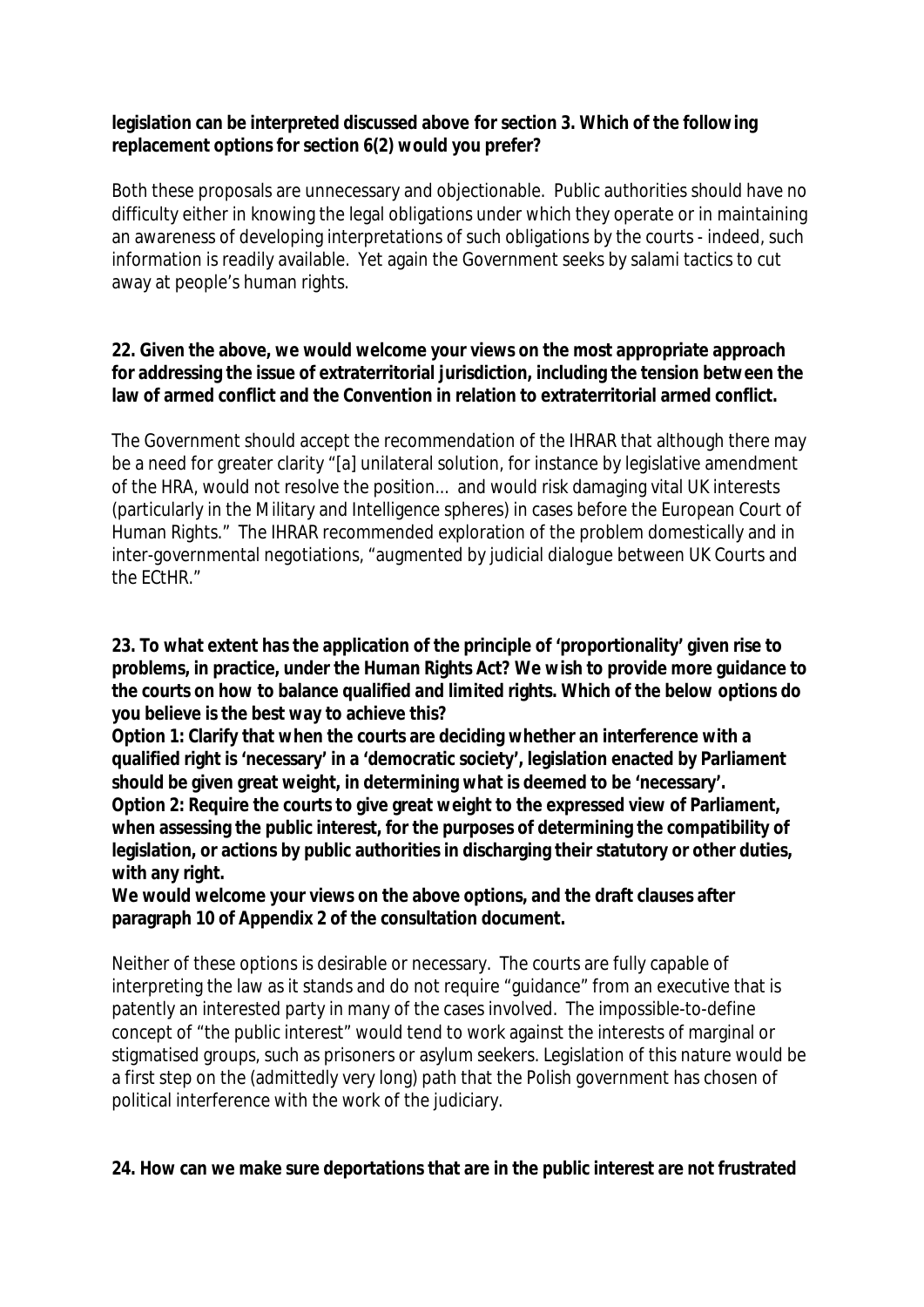**by human rights claims? Which of the options, below, do you believe would be the best way to achieve this objective? Please provide reasons.**

**Option 1: Provide that certain rights in the Bill of Rights cannot prevent the deportation of a certain category of individual, for example, based on a certain threshold such as length of imprisonment;**

**Option 2: Provide that certain rights can only prevent deportation where provided for in a legislative scheme expressly designed to balance the strong public interest in deportation against such rights; and/or** 

**Option 3: provide that a deportation decision cannot be overturned, unless it is obviously flawed, preventing the courts from substituting their view for that of the Secretary of State.**

This is the first of a sequence of questions bent on restricting the rights of foreign citizens, would-be immigrants and asylum seekers that, deplorable enough in themselves, are entirely out of place in a consultation on human rights. Once again the Government cannot conceal its fundamental hostility to human rights, and pandering as it is to a sizeable but unrepresentative body of its own backbenchers is inhibited only (one suspects) by its assessment of what it may be able to get away with.

This first question assumes that deportations that are arguably contrary to human rights (for example, by entailing a risk of torture, as in the case of Abu Qatada) are nevertheless in the public interest. This assumption is entirely objectionable and none of these proposals should be entertained for a moment. The UK's present procedures for deportations are frequently open to the strongest criticism for gross inhumanity and serious discrimination against ethnic minorities. It is vital that they remain open to challenge by readily available procedures on grounds if not as broad as inhumanity then at least covering all aspects of human rights. The risk of torture is mentioned in the consultation paper but the Home Office has shown itself unmoved by such risks in the pursuit of clocking up another deportation. The current proposals for easier procedures for depriving people - even without notice - of their British citizenship (as if it needed to be easier than at present when such deprivation is a matter of routine for the Home Secretary) illustrate how shallow is the Government's commitment to human rights.

**25. While respecting our international obligations, how could we more effectively address, at both the domestic and international levels, the impediments arising from the Convention and the Human Rights Act to tackling the challenges posed by illegal and irregular migration?**

The need is rather to enhance the role of the Convention and the Human Rights Act in impeding the Government's notorious abuse of the human rights of immigrants and wouldbe immigrants including those seeking asylum from persecution in their home countries. Having blocked virtually all safe routes for asylum seekers to reach the UK, the Government now plans to criminalise those who manage to reach here by "irregular" and frequently dangerous routes. They deplore the role of people smugglers while all the time guaranteeing them a perpetual lucrative business by their own illiberal laws contrary to their treaty obligations. Human rights are universal, not restricted to UK citizens or those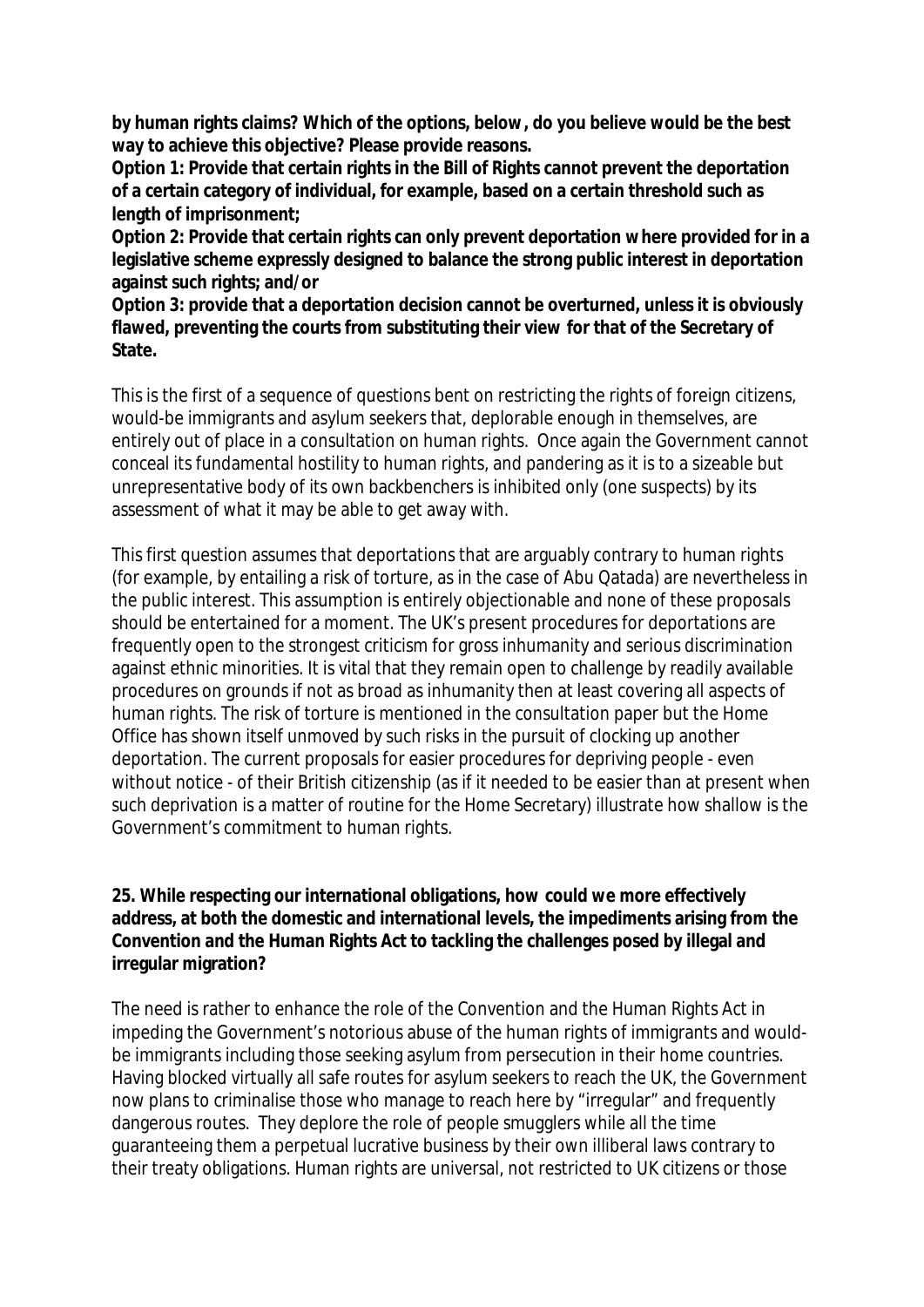whom the Government chooses to favour. Instead the Government now proposes that it should be free, unfettered by any power of the courts to apply the Human Rights Act, to persecute and abuse would-be immigrants and asylum seekers in pursuit of what it sees as its political advantage.

**26. We think the Bill of Rights could set out a number of factors in considering w hen damages are awarded and how much. These include:** 

**a. the impact on the provision of public services;** 

**b. the extent to which the statutory obligation had been discharged;** 

**c. the extent of the breach; and** 

**d. where the public authority was trying to give effect to the express provisions, or clear purpose, of legislation. Which of the above considerations do you think should be included? Please provide reasons.**

The Government is here again (as in the Judicial Review and Courts Bill) proposing to interfere with the freedom of the judiciary, including in cases where it is likely to be an interested party. If public authorities including the Government are concerned at the amount of damages they may become liable for should pay more attention to not breaching people's human rights in the first place.

**27. We believe that the Bill of Rights should include some mention of responsibilities and/or the conduct of claimants, and that the remedies system could be used in this respect. Which of the following options could best achieve this? Please provide reasons. Option 1: Provide that damages may be reduced or removed on account of the applicant's conduct specifically confined to the circumstances of the claim; or Option 2: Provide that damages may be reduced in part or in full on account of the applicant's wider conduct, and whether there should be any limits, temporal or otherwise, as to the conduct to be considered.**

The consultation paper complains of unjustified claims, mainly brought by prisoners, and gives particular prominence to their cost to the public purse (although the sums involved are utterly trivial as a price for a universal system of human rights). These proposed remedies do not in any case address this problem. Instead, they propose that claimants in whose cases abuse or denial of human rights has been proved should - in a process that amounts to punishment without trial - be subject to penalties for reasons of conduct that may be entirely unrelated to their cases. No such provisions as proposed should be contemplated: human rights do not have to be earned by good behaviour and compensation for their abuse should continue to depend as now on the harm done. Such payments are in any case small by comparison with damages awarded in other areas of the law.

**28. We would welcome comments on the options for responding to adverse Strasbourg judgments, in light of the illustrative draft clause at paragraph 11 of Appendix 2 of the consultation document.**